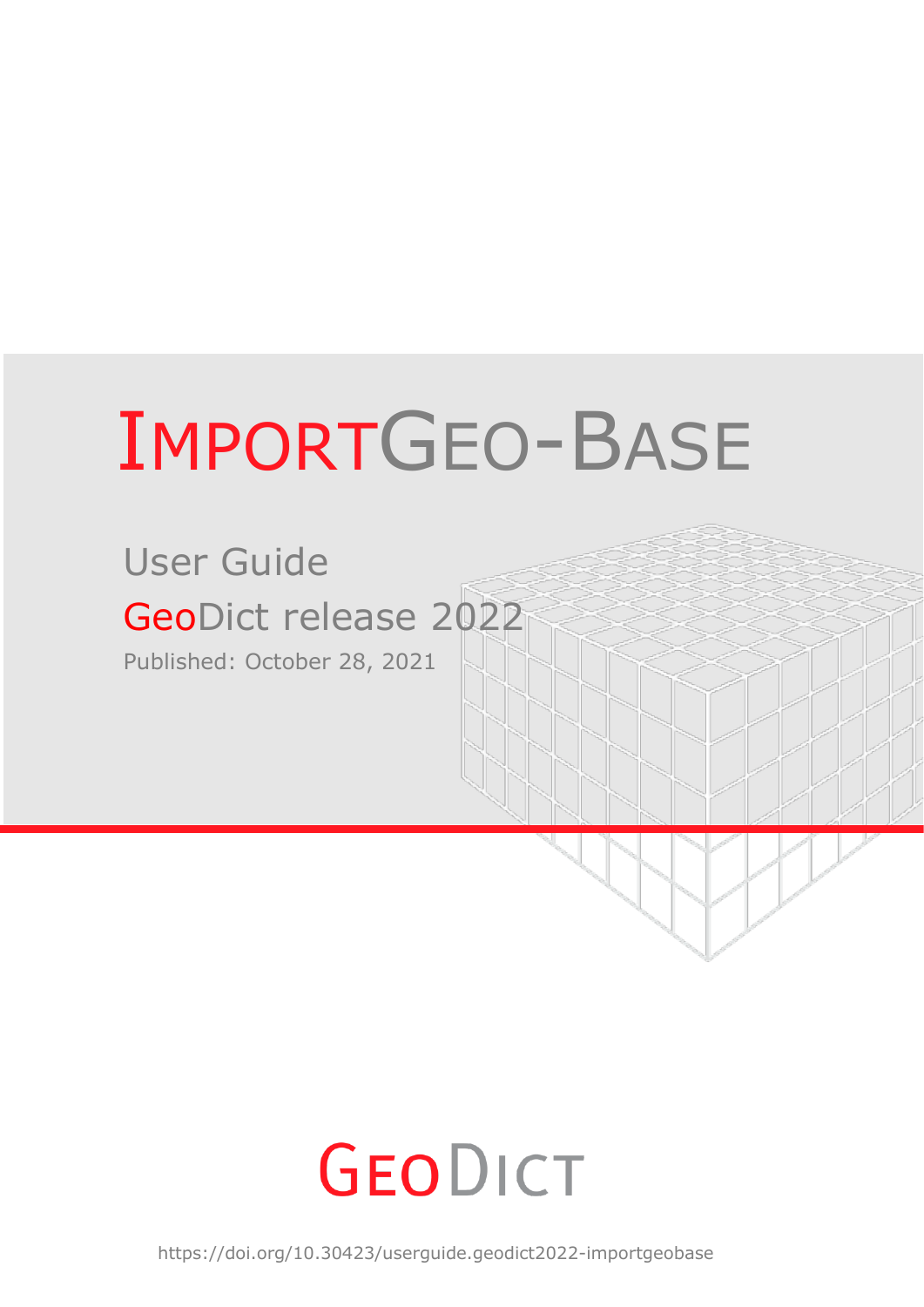| <b>IMPORTGEO SUBMODULES</b>                                                                            |             |
|--------------------------------------------------------------------------------------------------------|-------------|
| <b>IMPORTGEO-BASE</b>                                                                                  |             |
| FILE FORMATS FOR IMPORTGEO-BASE                                                                        | 4           |
| GEODICT BINARY (*.GDT) AND ANALYTIC DATA (*GAD)<br><b>Import as Analytical Structure</b>               | 4<br>5      |
| <b>DOMAIN PARAMETERS</b><br><b>CONTROL OBJECT OVERLAP</b><br><b>DELETE INVISIBLE GAD</b><br>ROTATE GAD | 5<br>8<br>8 |
| <b>Import as Voxel Structure</b>                                                                       | 8           |
| GEODICT ASCII (*.LES) AND GEODICT 32BIT (*.G32)                                                        | 10          |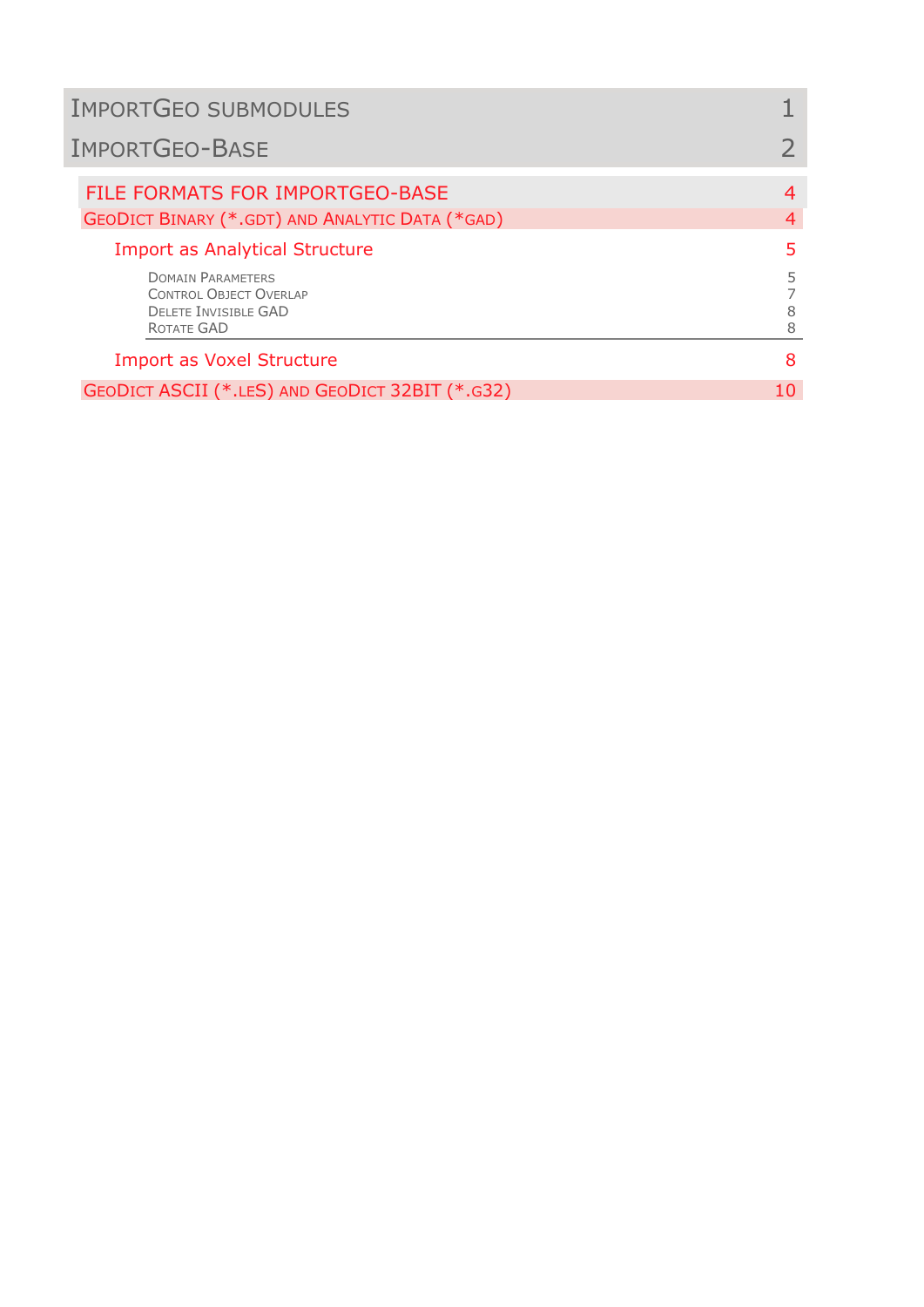## <span id="page-2-0"></span>IMPORTGEO SUBMODULES

The three ImportGeo submodules can import most 2D and 3D image file formats into GeoDict.

- ImportGeo-Base loads structure files with a GeoDict file format.
- ImportGeo-Vol is used to import most image file formats for 3D visualization, 3D image processing and segmentation. On imported gray value images, ImportGeo-Vol can perform 3D processing with a variety of filtering techniques. Subsequent segmentation converts gray values to material index values typically stored in the GeoDict Binary file format. For more information, check the [ImportGeo-Vol](https://www.geodict.com/Support/UserGuide.php?lang=en) handbook of this User Guide.
- ImportGeo-CAD imports surface triangulation files that describe only the surface geometry of a three-dimensional object. During import, these files can be converted to 3D material models. For more information, check the [ImportGeo-](https://www.geodict.com/Support/UserGuide.php?lang=en)[CAD](https://www.geodict.com/Support/UserGuide.php?lang=en) handbook of this User Guide.

| ImportGeo<br>submodule    | <b>File formats</b>                    |                                      |                                      |                                            |  |  |
|---------------------------|----------------------------------------|--------------------------------------|--------------------------------------|--------------------------------------------|--|--|
| ImportGeo-<br><b>Base</b> | <b>GeoDict Binary</b><br>$(*.gdt)$     | GeoDict<br>Analytic<br>$(*.$ gad $)$ | <b>GeoDict ASCII</b><br>$(*.$ leS)   | GeoDict 32BIT<br>$(*.g32)$                 |  |  |
|                           | 1, 2 or 4 Byte<br>Integer<br>$(*.raw)$ | 4 Byte Float<br>$(*.vol)$            | <b>GeoDict Raw</b><br>File $(*.grw)$ | GeoDict Binary<br>$(*.gdt)$                |  |  |
|                           | GeoDict ASCII<br>$(*.$ leS)            | GeoDict 32BIT<br>$(*.g32)$           | Rek File (*.rek)                     | Zeiss 3D Image<br>$(*.txm)$                |  |  |
|                           | Avizo Binary<br>File $(*.am)$          | WiseTex Vox<br>File $(*.vox)$        | <b>IASS File</b><br>$(*.iass)$       | TIF Image File<br>$(*.tif)$<br>$(*.$ tiff) |  |  |
| ImportGeo-Vol             | <b>BMP Image File</b><br>$(*.$ bmp $)$ | <b>CUR Image File</b><br>$(*.cur)$   | GIF Image File<br>$(*.$ gif)         | ICO Image File<br>$(*.ico)$                |  |  |
|                           | JPEG Image File<br>$(*.jpg)$           | JPG Image File<br>$(*.jpg)$          | PBM Image File<br>$(*.pbm)$          | PGM Image File<br>$(*.pgm)$                |  |  |
|                           | PNG Image File<br>$(*.$ png $)$        | PPM Image File<br>$(*.ppm)$          | SVG Image File<br>$(*.$ svg $)$      | SVGZ Image<br>File<br>$(*.$ svgz $)$       |  |  |
|                           | XBM Image File<br>$(*xbm)$             | XPM Image File<br>$(*.xpm)$          |                                      |                                            |  |  |
| ImportGeo-CAD             | STL File (*.stl)                       | OBJ File (*.obj)                     |                                      |                                            |  |  |

The three ImportGeo submodules import the following file formats:

For complete information on GeoDict file formats and file formats supported by GeoDict, see **File Management** in the [Base Reference h](https://www.geodict.com/Support/UserGuide.php?lang=en)andbook of the GeoDict User Guide.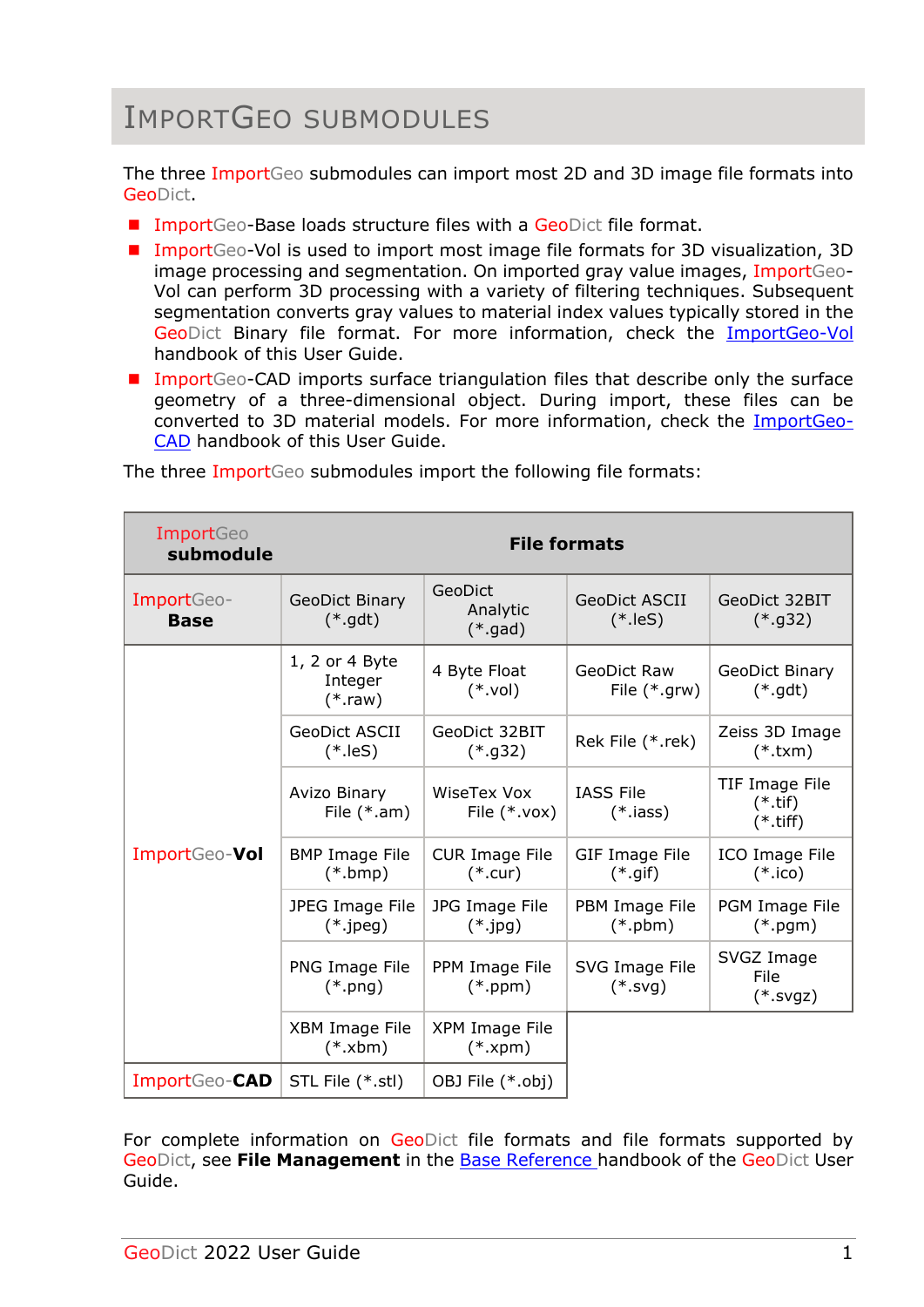### <span id="page-3-0"></span>IMPORTGEO-BASE

To import structure data in GeoDict formats, select **Import** → **ImportGeo-Base** in the menu bar. The **ImportGeo-Base** section opens at the left of the GeoDict GUI.



The data format to be imported is selected from the pull-down menu in the **ImportGeo-Base** section. After selecting the format (here \*.gdt), clicking **Browse** opens a **Select File** dialog box to locate a file of that format in the chosen project folder. Select the file name and click **Open**.

| Select File      |                                                                                           |              |                       |                                | ×                             |
|------------------|-------------------------------------------------------------------------------------------|--------------|-----------------------|--------------------------------|-------------------------------|
| $\leftarrow$     | $\rightarrow \rightarrow \rightarrow \uparrow$   $\blacksquare$ « OS (C:) > ImportGeoBase | $\checkmark$ | Ü                     | Search ImportGeoBase<br>O      |                               |
| Organize $\star$ | New folder                                                                                |              |                       | ▼                              | Ш                             |
|                  |                                                                                           |              |                       |                                |                               |
| Foam.gdt         | Grains.gdt                                                                                |              |                       |                                |                               |
|                  | File name: Foam.gdt                                                                       |              | $\boldsymbol{\times}$ | GeoDict Binary (*.gdt)<br>Qpen | $\checkmark$<br>Cancel<br>цÍ. |

The size of the microstructure contained in the file is automatically entered.

Since GeoDict 2019, the \*.gdt format can also contain analytical information. Thus, there are two import options for this file format: **Import as Voxel Structure** or **Import as Analytical Structure**. The second option is enabled only if the \*.gdt file contains analytical information. Geometry modeling with GeoDict is based on geometric objects like spheres, ellipsoids, and fibers. In GeoDict, these analytic objects are called gad-objects, where gad stands for GeoDict analytic data. Learn more about the GeoDict analytical data in the [GAD Format](https://www.geodict.com/Support/UserGuide.php) handbook of the GeoDict User Guide.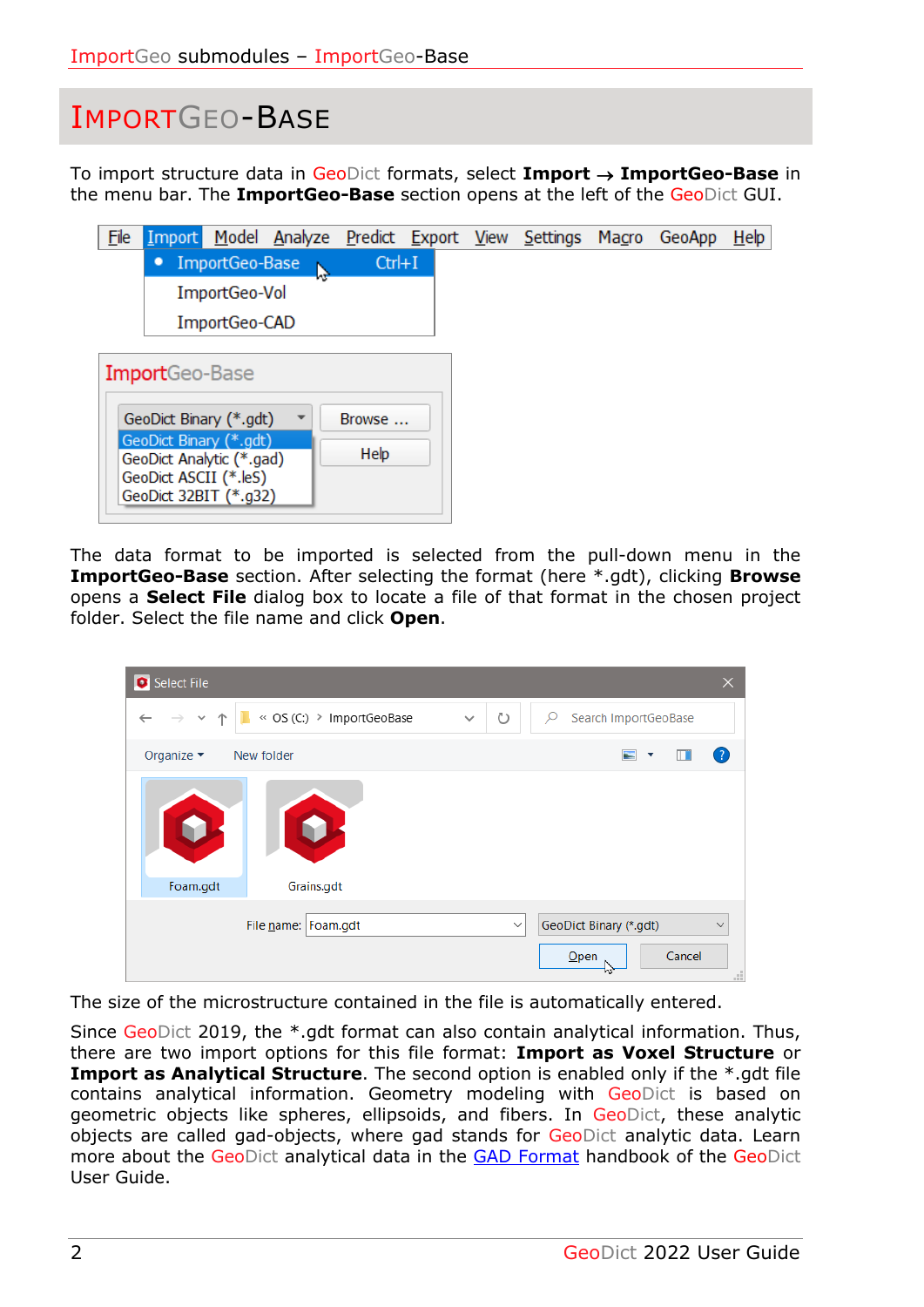|                                                               | GDT2 Import - Foam.gdt                    |                               |                                | □               | ×  |
|---------------------------------------------------------------|-------------------------------------------|-------------------------------|--------------------------------|-----------------|----|
|                                                               |                                           |                               |                                |                 | μm |
|                                                               | $\bigcirc$ Import as Analytical Structure |                               |                                |                 |    |
|                                                               | <b>Import as Voxel Structure</b>          |                               |                                |                 |    |
|                                                               | NX                                        | 500                           | ÷                              |                 |    |
|                                                               | <b>NY</b>                                 | 500                           | A.<br>$\overline{\phantom{a}}$ |                 |    |
|                                                               | <b>NZ</b>                                 | 250                           | ¢                              |                 |    |
|                                                               | Voxel Length / $(\mu m)$ 1.59102          |                               |                                |                 |    |
|                                                               | CropX                                     | $\hat{=}$<br>$\pmb{0}$<br>500 | $\hat{\bar{\mathbf{z}}}$       | (Length X: 500) |    |
|                                                               | <b>CropY</b>                              | $\hat{=}$<br>$\pmb{0}$<br>500 | ÷                              | (Length Y: 500) |    |
|                                                               | CropZ                                     | $\hat{=}$<br>250<br>$\pmb{0}$ | $\hat{\bar{\mathbf{z}}}$       | (Length Z: 250) |    |
| Material Information:<br>ID 00: Pore [invis.]<br>ID 01: Solid |                                           |                               | Import                         |                 |    |

Click **Import** to import the microstructure into GeoDict. Now, the structure is shown in the Visualization area.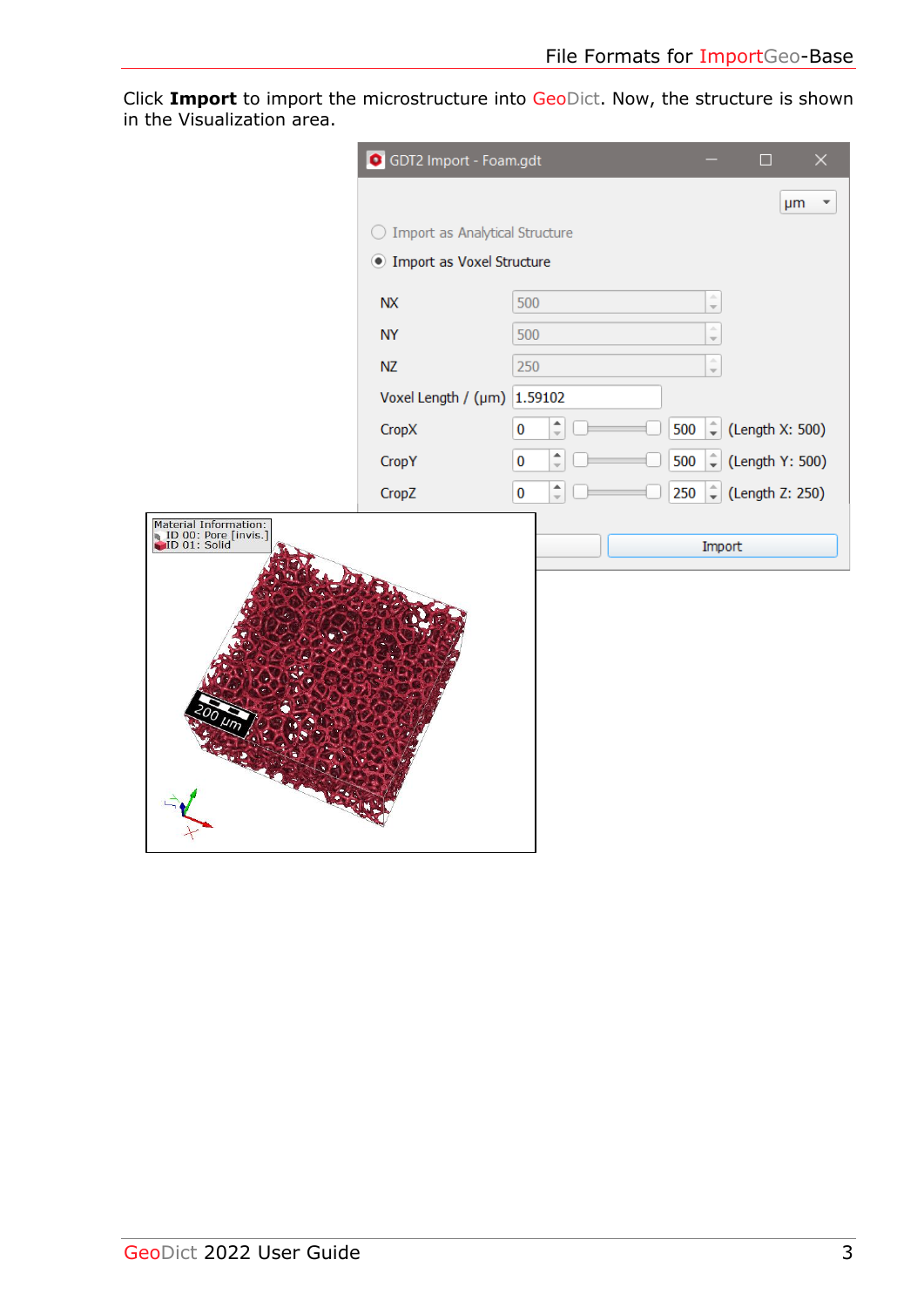#### <span id="page-5-0"></span>FILE FORMATS FOR IMPORTGEO-BASE

With ImportGeo-Base it is possible to directly load the main GeoDict formats: \*.gdt, \*.gad, \*.leS and \*g32 formats.

Loading files via ImportGeo-Base instead of simply opening them by selecting **File** → **Open Structure (\*.gdt, \*.gad) …** or **File** → **Load Volume Field…** in the menu bar allows changing the voxel size and cropping the structure. Additionally, structures with GAD data can be rotated during import.

#### <span id="page-5-1"></span>GEODICT BINARY (\*.GDT) AND ANALYTIC DATA (\*GAD)

Select **GeoDict Binary (\*.gdt)** or **GeoDict Analytic Data (\*.gad)** from the pulldown menu and click **Browse** to choose and open the file of interest.

The available units (**m**, **mm**, **µm**, **nm** and **Inch**) are selectable from the pull-down menu at the top right of the **Import** dialog.

For both types of files, the **Voxel Length** and the dimensional values of **NX**, **NY**, **NZ** are automatically filled in.

| GAD Import - Grains.gad |           |             |        | $\Box$ | ×                        |
|-------------------------|-----------|-------------|--------|--------|--------------------------|
|                         |           |             |        | m      | $\overline{\phantom{a}}$ |
| LengthX / (m)           | 0.0001    | <b>NX</b>   | 100    |        | $\div$                   |
| LengthY / (m)           | 0.0001    | <b>NY</b>   | 100    |        | $\hat{=}$                |
| LengthZ / (m)           | 0.0001    | <b>NZ</b>   | 100    |        | ÷                        |
| OriginX / (m)           | $\pmb{0}$ | V PeriodicX |        |        |                          |
| Origin Y / (m)          | $\bf{0}$  | V PeriodicY |        |        |                          |
| OriginZ / (m)           | $\bf{0}$  | V PeriodicZ |        |        |                          |
| Voxel Length / (m)      | $1e-6$    |             |        |        |                          |
| Resolve Overlap         |           |             |        |        |                          |
| Mark Contact Voxels     |           |             |        |        |                          |
| Delete Invisible GAD    |           |             |        |        |                          |
| Rotate GAD              |           |             |        |        |                          |
| Phi $/$ (°)             | 0         |             |        |        |                          |
| Theta $/$ ( $\degree$ ) | $\bf{0}$  |             |        |        |                          |
| Psi $/$ (°)             | 0         |             |        |        | N                        |
|                         |           |             |        |        |                          |
| Cancel                  |           |             | Import |        |                          |

For **GeoDict Binary (\*.gdt)** containing analytical information, the options to **Import as Voxel Structure** or **Import as Analytical Structure** are shown.

The options for **Import as Analytical Structure** are the same as for **GeoDict Analytic Data (\*.gad)**.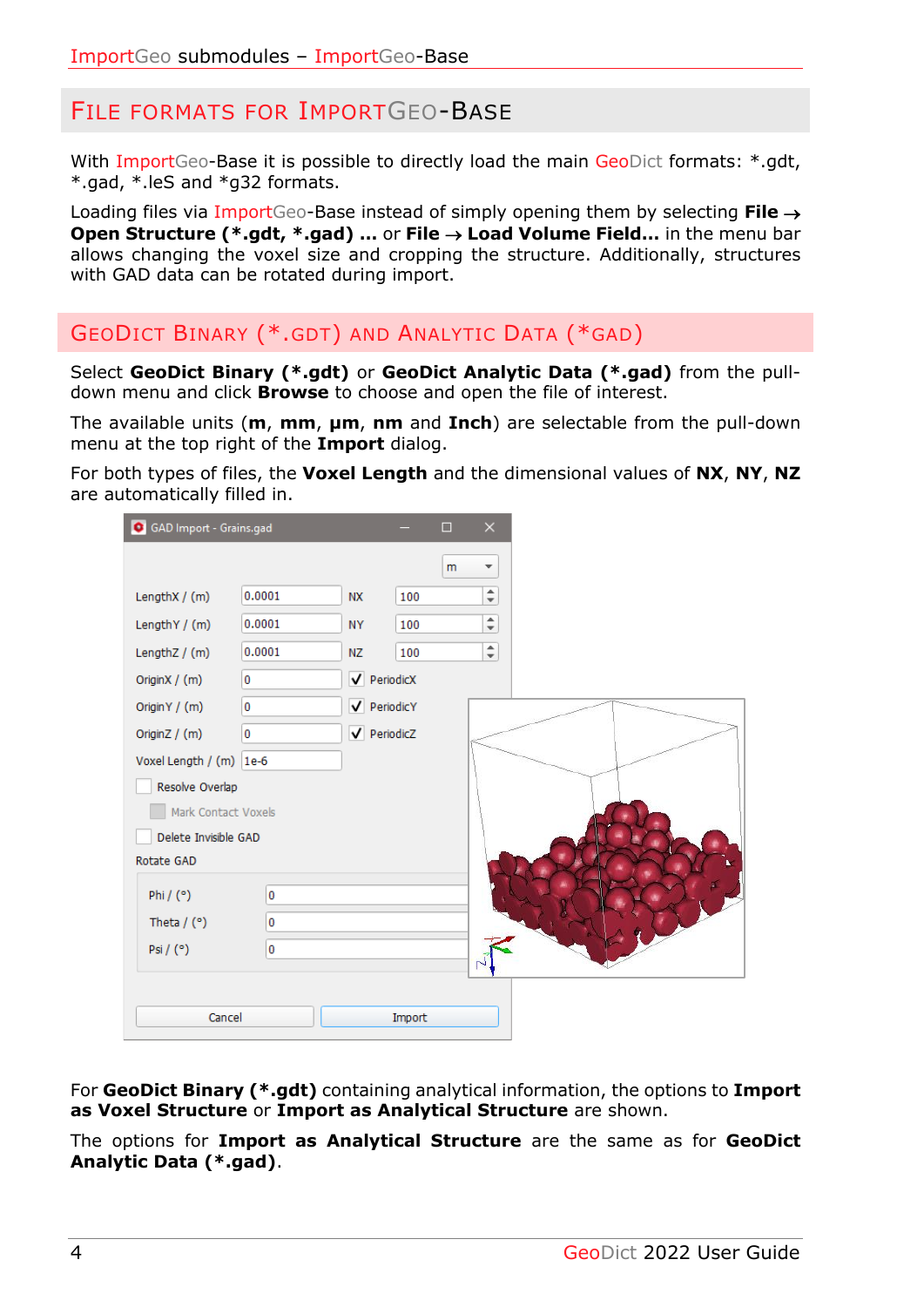| GDT2 Import - Grains.gdt                                   |     |                  | $\times$<br>П |                                                                                         |
|------------------------------------------------------------|-----|------------------|---------------|-----------------------------------------------------------------------------------------|
| Import as Analytical Structure<br>$\left( \bullet \right)$ |     |                  | <b>um</b>     | Click Import to load the<br>selected file in GeoDict or<br>abort the import by clicking |
| Import as Voxel Structure                                  |     |                  |               | Cancel.                                                                                 |
| Length $X / (µm)$                                          | 100 | <b>NX</b><br>100 | ÷             |                                                                                         |
| LengthY / (µm)                                             | 100 | <b>NY</b><br>100 | ÷             |                                                                                         |
| Length $Z / (µm)$                                          | 100 | 100<br>NZ        | $\div$        |                                                                                         |
| OriginX $/$ ( $\mu$ m)                                     | 0   | V PeriodicX      |               |                                                                                         |
| Origin Y $/$ ( $\mu$ m)                                    | 0   | V PeriodicY      |               |                                                                                         |
| OriginZ $/$ ( $\mu$ m)                                     | 0   | V PeriodicZ      |               |                                                                                         |
| Voxel Length / $(\mu m)$ 1                                 |     |                  |               |                                                                                         |
| Resolve Overlap                                            |     |                  |               |                                                                                         |
| Mark Contact Voxels                                        |     |                  |               |                                                                                         |
| Delete Invisible GAD                                       |     |                  |               |                                                                                         |
| Rotate GAD                                                 |     |                  |               |                                                                                         |
| Phi $/$ (°)                                                | 0   |                  |               |                                                                                         |
| Theta $/$ ( $\degree$ )                                    | 0   |                  |               |                                                                                         |
| Psi $/$ (°)                                                | 0   |                  |               |                                                                                         |
|                                                            |     |                  |               |                                                                                         |
| Cancel                                                     |     | Import           |               |                                                                                         |

#### <span id="page-6-0"></span>IMPORT AS ANALYTICAL STRUCTURE

#### <span id="page-6-1"></span>Domain Parameters

For a file which contains analytical information of the microstructure, the size can be adjusted by changing the voxel counts **NX**, **NY**, **NZ**, changing the **Voxel Length**, or changing the **Length**.

Changing the values for **LengthX, LengthY and LengthZ** crops or embeds the structure. This also changes the values for **NX**, **NY** and **NZ**. If a smaller value is entered for length, it is recommended to disable the periodicity in the corresponding direction to prevent overlap.

In the example below, the **LengthX** was changed from 100 to 50 and **PeriodicX** was unchecked. Thus, the structure is cropped in X-direction.

| Length $X / (µm)$       | 50  | <b>NX</b>   | 50  | ٠.<br>$\overline{\phantom{a}}$ |
|-------------------------|-----|-------------|-----|--------------------------------|
| Length $Y / (µm)$       | 100 | <b>NY</b>   | 100 | $\hat{\div}$                   |
| Length $Z / (µm)$       | 100 | NZ          | 100 | $\hat{\div}$                   |
| OriginX $/$ ( $\mu$ m)  | 0   | PeriodicX   |     |                                |
| Origin Y $/$ ( $\mu$ m) | 0   | V PeriodicY |     |                                |
| OriginZ $/$ ( $\mu$ m)  | 0   | V PeriodicZ |     |                                |
| Voxel Length / (µm)  1  |     |             |     |                                |

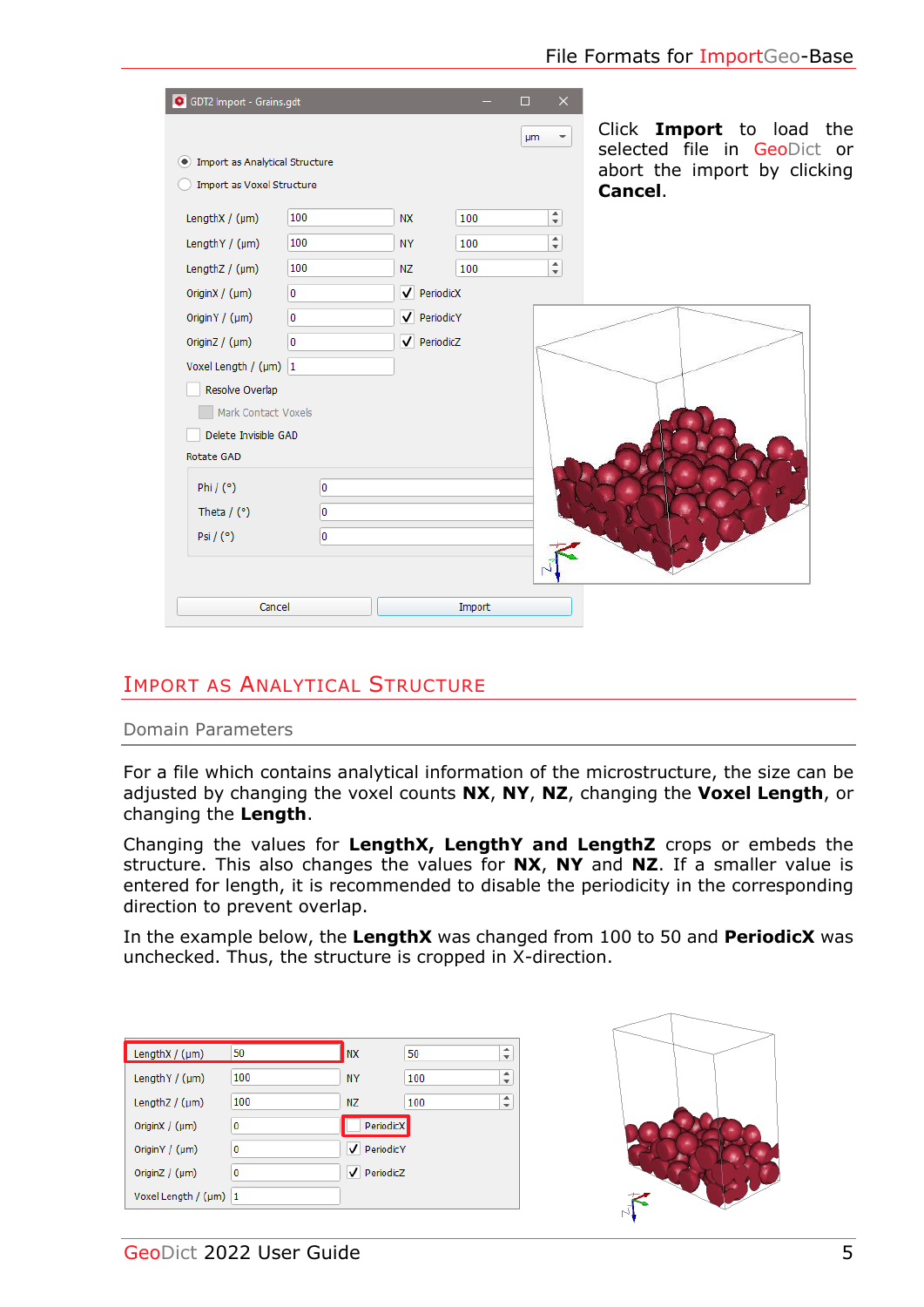The parameters **OriginX**, **OriginY** and **OriginZ** control the position of the structure in the domain. This is very useful if the values for **Length** are changed.

In the following example, the **LengthX** was set from 100 µm to 200 µm and the **OriginX** was set to -50µm. For this structure, this leads to a position in the center of the bigger domain. Observe, that the grains are no longer cut in X-direction, as the analytical data for the complete grains is stored in the structure file.



Changing the **Voxel Length** also changes the values for **NX**, **NY** and **NZ** and controls the size of the loaded structure. The values for **NX**, **NY** and **NZ** can also be changed manually, which changes the **Voxel Length** accordingly.

Observe how the resolution changes according to the selected size.



Checking the **PeriodicX**, **PeriodicY**, and **PeriodicZ** boxes allows the import of structures which are periodic in one or several directions. Periodicity has the effect that objects ending on one side of the volume reappear on the opposite side.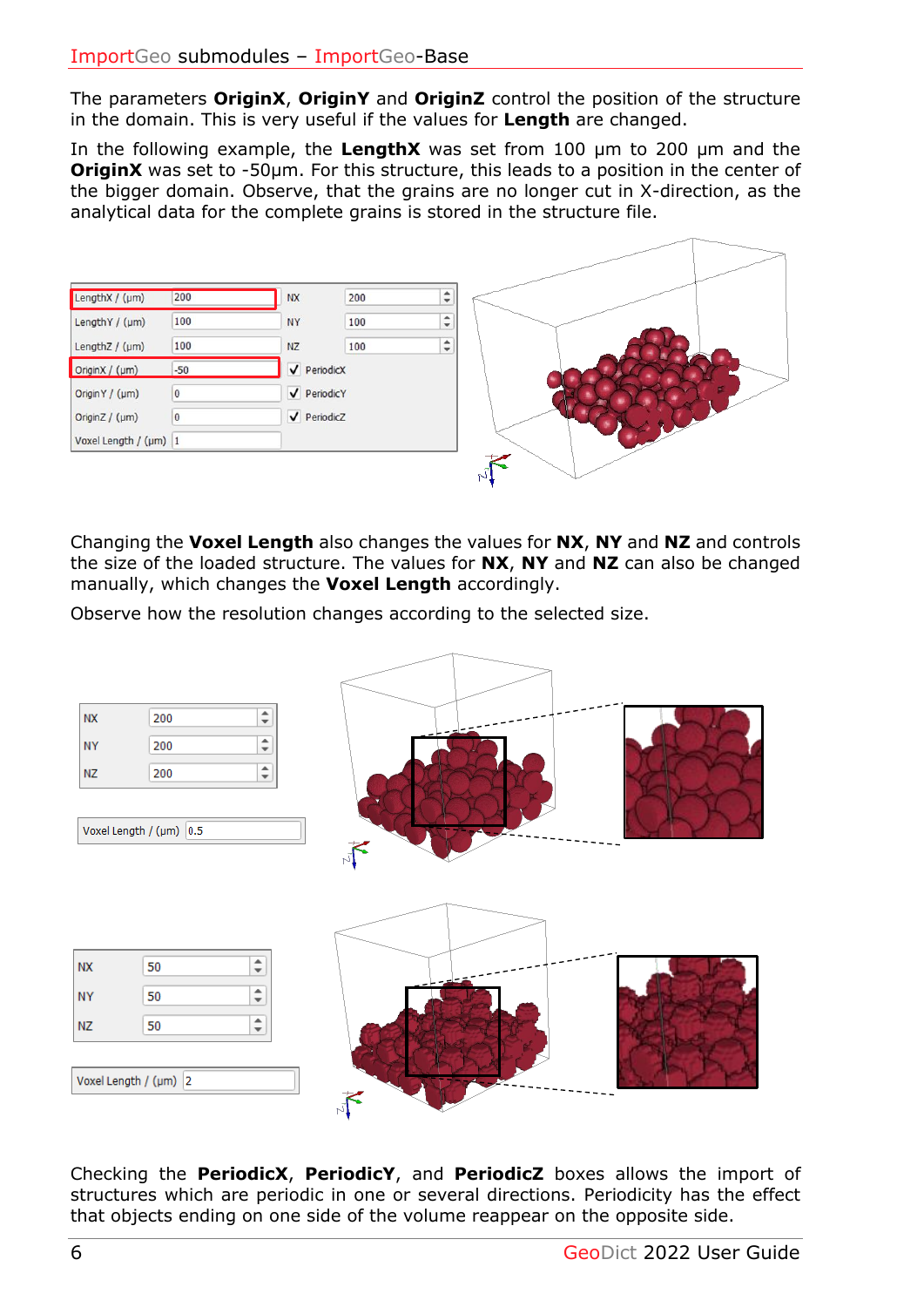#### <span id="page-8-0"></span>Control Object Overlap

In GeoDict structures, analytic objects might overlap. The overlap locations can have other properties than the original materials. Thus, by default the overlap is assigned to a new material ID.

If **Resolve Overlap** is checked, the overlap is not assigned to a new material ID. Instead, the watershed algorithm is used to decide which of the overlap voxels belongs to which object. Thus, each overlap voxel is assigned to one specific object. This option needs more memory and a longer run-time.

To mark the contact voxels between the objects with a separate material ID, select **Mark Contact Voxels**.

√ Resolve Overlap V Mark Contact Voxels

In the following, observe the resulting Material IDs for the overlap for not resolved, resolved, and resolved overlap with marked contact voxels, while all other settings are kept the same.

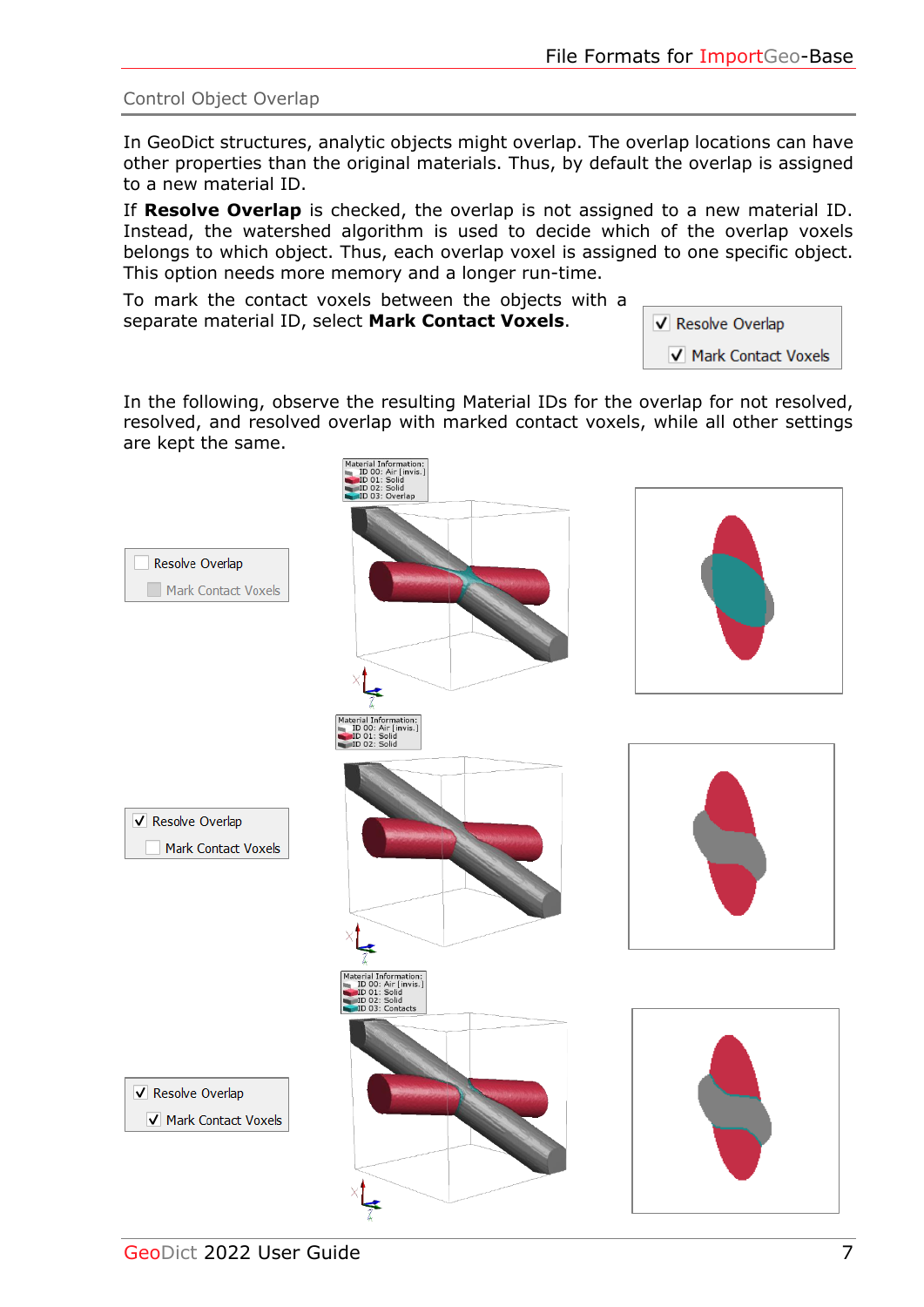<span id="page-9-0"></span>Delete Invisible GAD

Check **Delete Invisible GAD** to not import GAD objects which lie completely outside of the domain.

<span id="page-9-1"></span>Rotate GAD

The imported GAD file can also be rotated by defining the [Euler Angles](https://en.wikipedia.org/wiki/Euler_angles) **Phi**, **Theta**, and **Psi** in the **Rotate GAD** panel for the different axes.

| Rotate GAD            |   |
|-----------------------|---|
| Phi $/$ ( $\circ$ )   | 0 |
| Theta $/$ ( $\circ$ ) | 0 |
| Psi $/$ ( $\circ$ )   | 0 |
|                       |   |

The Euler rotation angles are applied to the objects during the generation following the order Phi  $\rightarrow$  Theta  $\rightarrow$  Psi

| Z-axis fixed                                   | new X-axis fixed                                | new Z-axis fixed                              |
|------------------------------------------------|-------------------------------------------------|-----------------------------------------------|
| Phi applies rotation<br>around existing Z-axis | Theta applies rotation<br>around the new X-axis | Psi applies rotation<br>around the new Z-axis |
|                                                |                                                 | $\overline{\mathcal{U}}$<br>$\overline{a}$    |

#### <span id="page-9-2"></span>IMPORT AS VOXEL STRUCTURE

If **Import as Voxel Structure** is checked, the dimensional values of **NX**, **NY**, **NZ** cannot be changed.

The **Voxel Length** can be changed and has no impact on the number of voxels.

A sub-region to load can be set by adjusting the sliders for **CropX**, **CropY** and **CropZ** or entering the exact voxel number in the corresponding boxes. The resulting **Length** is shown on the right in the unit selected from the pull-down menu in the upper right corner of the dialog.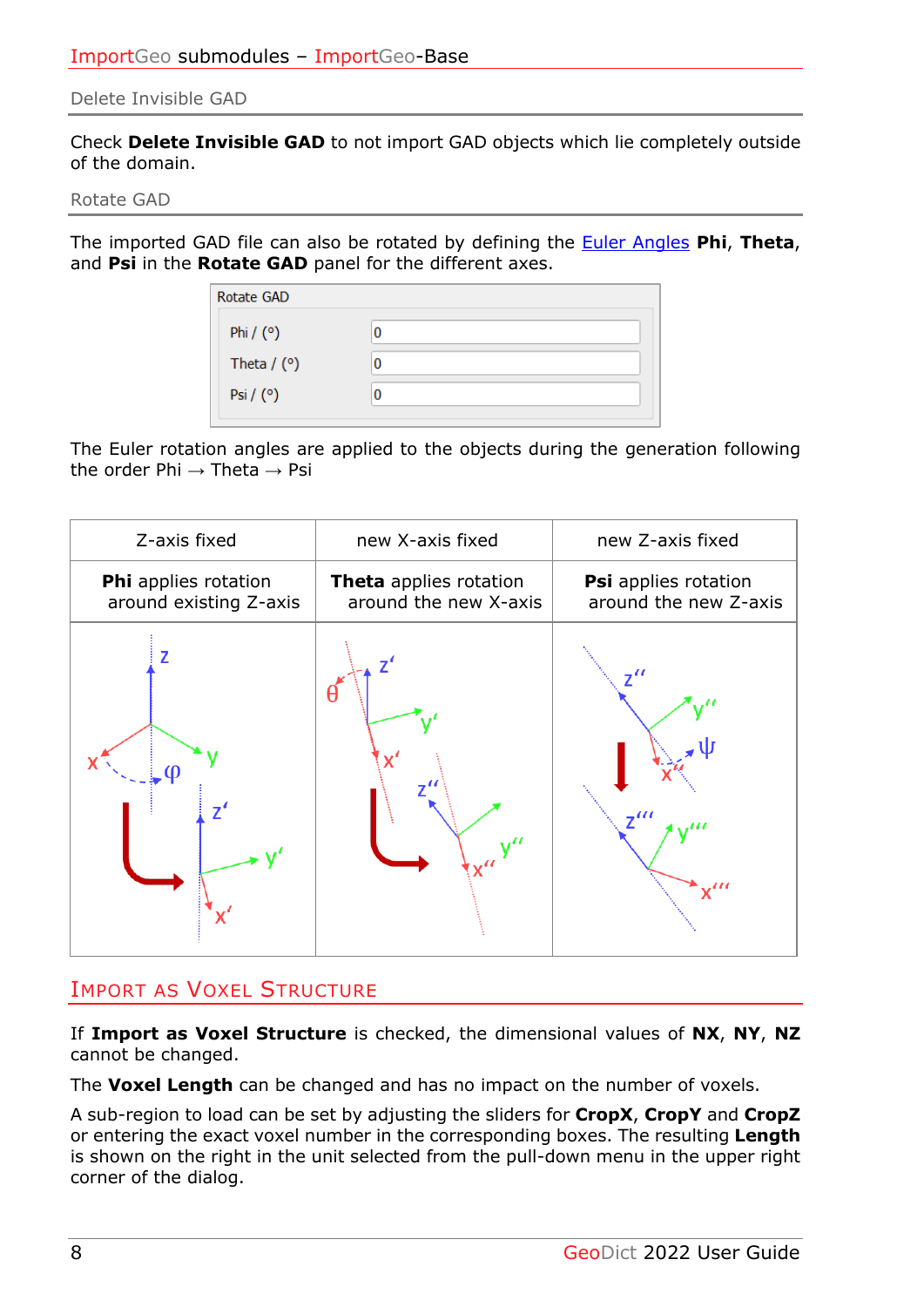| GDT2 Import - Grains.gdt       |                                           |                                | П<br>×          |
|--------------------------------|-------------------------------------------|--------------------------------|-----------------|
|                                |                                           |                                | μm<br>▼         |
| Import as Analytical Structure |                                           |                                |                 |
| Import as Voxel Structure      |                                           |                                |                 |
| <b>NX</b>                      | 100                                       | a.<br>$\overline{\nabla}$      |                 |
| <b>NY</b>                      | 100                                       | a.<br>$\overline{\phantom{a}}$ |                 |
| NZ.                            | 100                                       | a.<br>$\overline{\nabla}$      |                 |
| Voxel Length / (µm)            | 1                                         |                                |                 |
| CropX                          | ┻<br>100<br>0<br>$\overline{\mathbf{v}}$  | ÷                              | (Length X: 100) |
| Crop Y                         | ┻<br>100<br>0<br>$\overline{\phantom{a}}$ | ÷                              | (Length Y: 100) |
| CropZ                          | $\frac{1}{\sqrt{2}}$<br>100<br>0          | ÷                              | (Length Z: 100) |
| Cancel                         |                                           | Import                         |                 |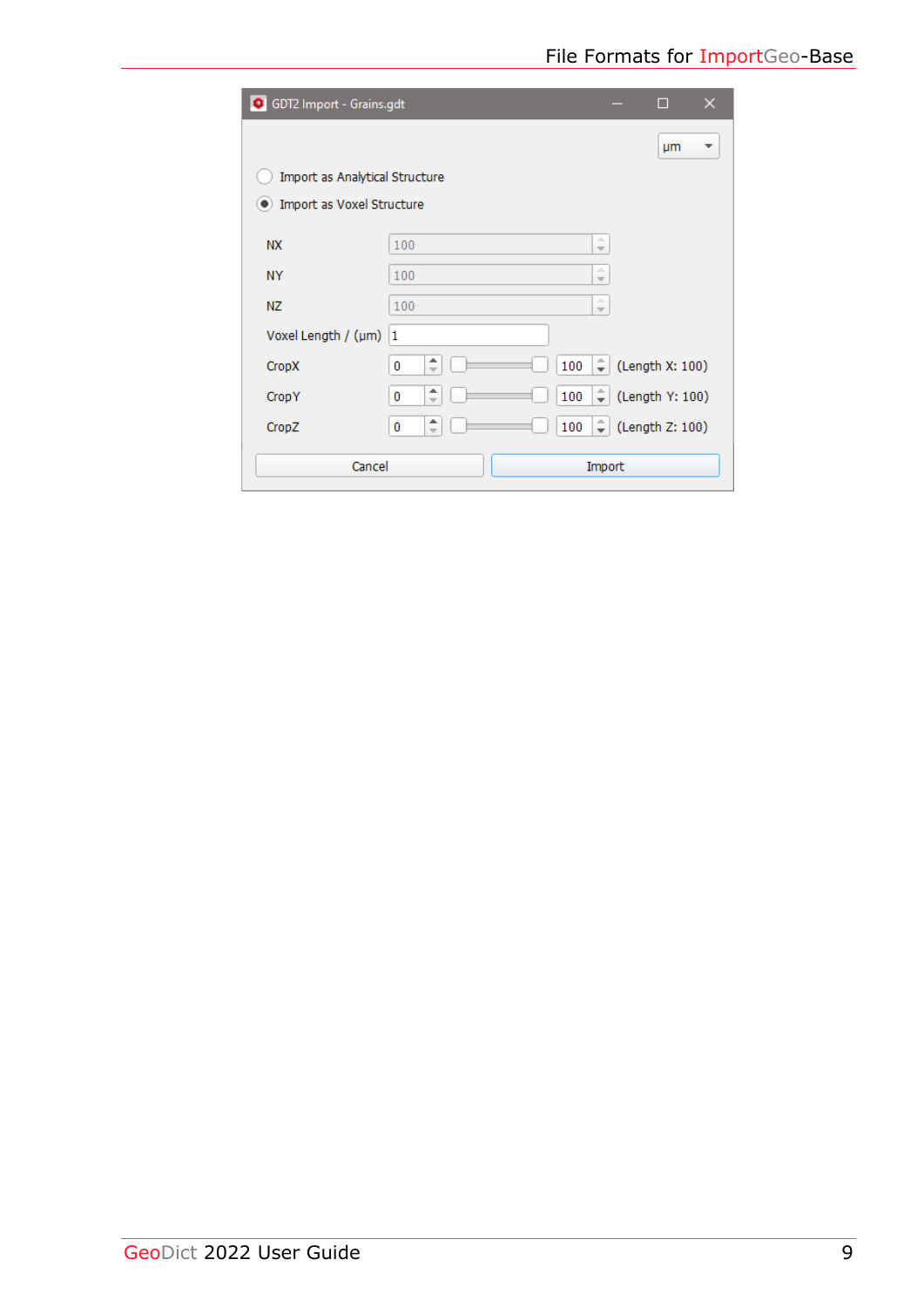#### <span id="page-11-0"></span>GEODICT ASCII (\*.LES) AND GEODICT 32BIT (\*.G32)

Loading a \*.leS or \*.g32 file with **File** → **Load Volume Field** loads it as an index image. Using ImportGeo-Base instead imports the file as a structure in GeoDict, assigning the indices to the 16 material IDs. First, the index 0 is assigned to ID00. Then, the other indices are assigned to the other 15 IDs equally. That means, index 01 gets ID 01, index 02 gets ID 2 and so on till index 15 gets ID 15. Then, index 16 is assigned to ID 01 again.

In the following example a \*.g32 file first is loaded with **File** → **Load Volume Field**  and then again using ImportGeo-Base.

For the volume field each grain has a different index.



If the same file is loaded with ImportGeo-Base, the objects are assigned to the 16 material IDs. The **Volume Field** tab is not available, as no volume field is loaded.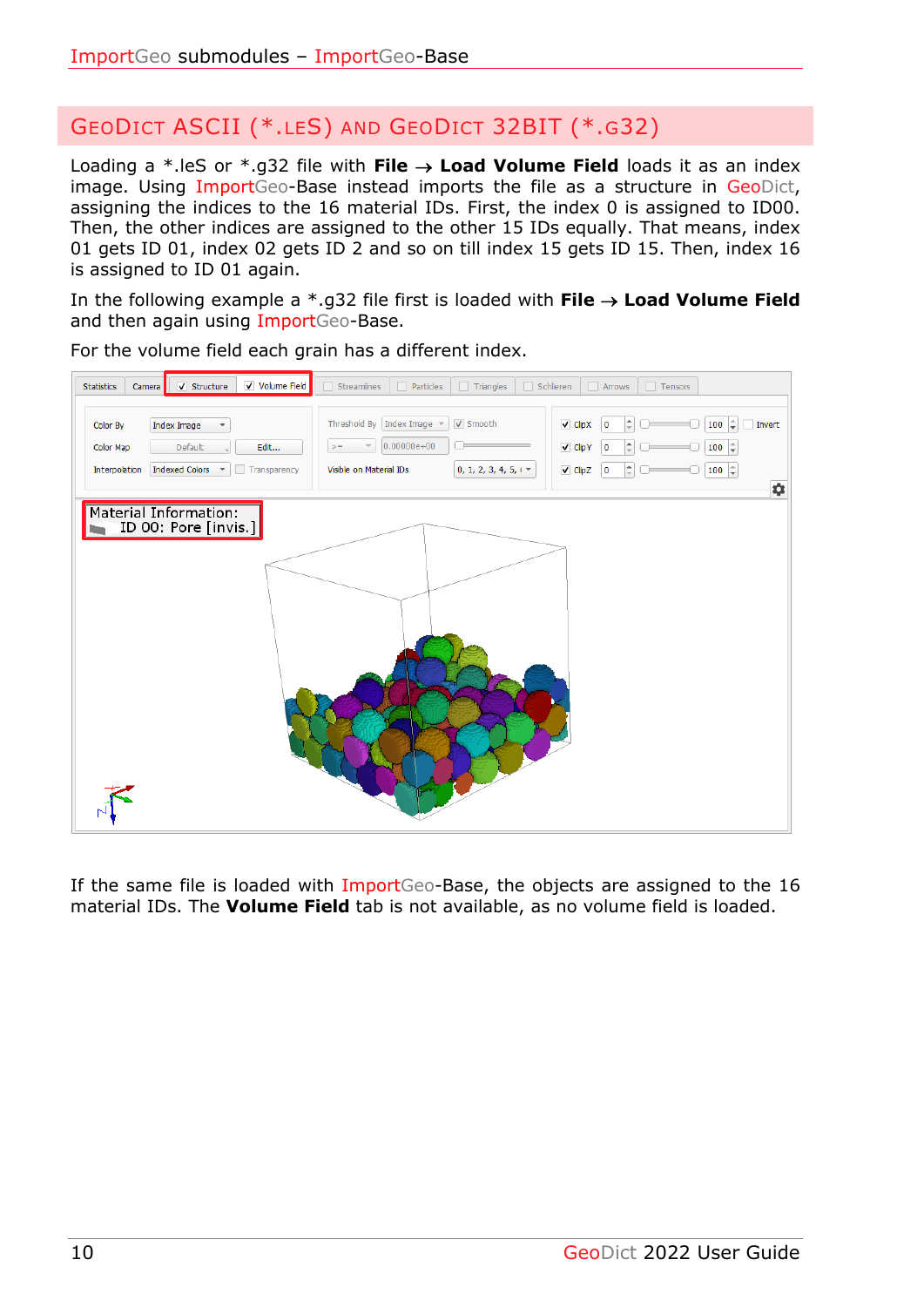

Select **GeoDict ASCII (\*.leS)** or **GeoDict 32BIT (\*.g32)** from the pull-down menu and click **Browse** to choose and open the file of interest.

| ImportGeo-Base           | <b>Import</b> Geo-Base   |
|--------------------------|--------------------------|
| GeoDict ASCII (*.leS)    | GeoDict 32BIT (*.g32)    |
| $\overline{\phantom{a}}$ | $\overline{\phantom{a}}$ |
| Browse $\dots \wedge$    | Browse $\dots$           |
| Help                     | Help                     |

The available units (**m**, **mm**, **µm**, **nm** and **Inch**) are selectable from the pull-down menu at the top right of the **Import** dialog.

The GeoDict ASCII file type \*.leS contains structure information in ASCII format. The file type \*.g32 contains GeoDict structures with object index information. Both files store the number of voxels in each of directions (**NX**, **NY** and **NZ**) and the **Voxel Length**.

| Geometry Import - grains.les |                                    |                                |                 |
|------------------------------|------------------------------------|--------------------------------|-----------------|
|                              |                                    |                                | μm<br>▼         |
| <b>NX</b>                    | 100                                | a.<br>$\overline{\phantom{a}}$ |                 |
| <b>NY</b>                    | 100                                | a.<br>$\overline{\phantom{a}}$ |                 |
| <b>NZ</b>                    | 100                                | a.<br>$\overline{\phantom{m}}$ |                 |
| Voxel Length / $(\mu m)$ 1   |                                    |                                |                 |
| CropX                        | ▲<br>0<br>$\overline{\phantom{a}}$ | ÷.<br>100                      | (Length X: 100) |
| CropY                        | ۰<br>0<br>$\overline{}$            | ÷.<br>100                      | (Length Y: 100) |
| CropZ                        | $\hat{z}$<br>0                     | ÷.<br>100                      | (Length Z: 100) |
| Cancel                       |                                    | Import                         |                 |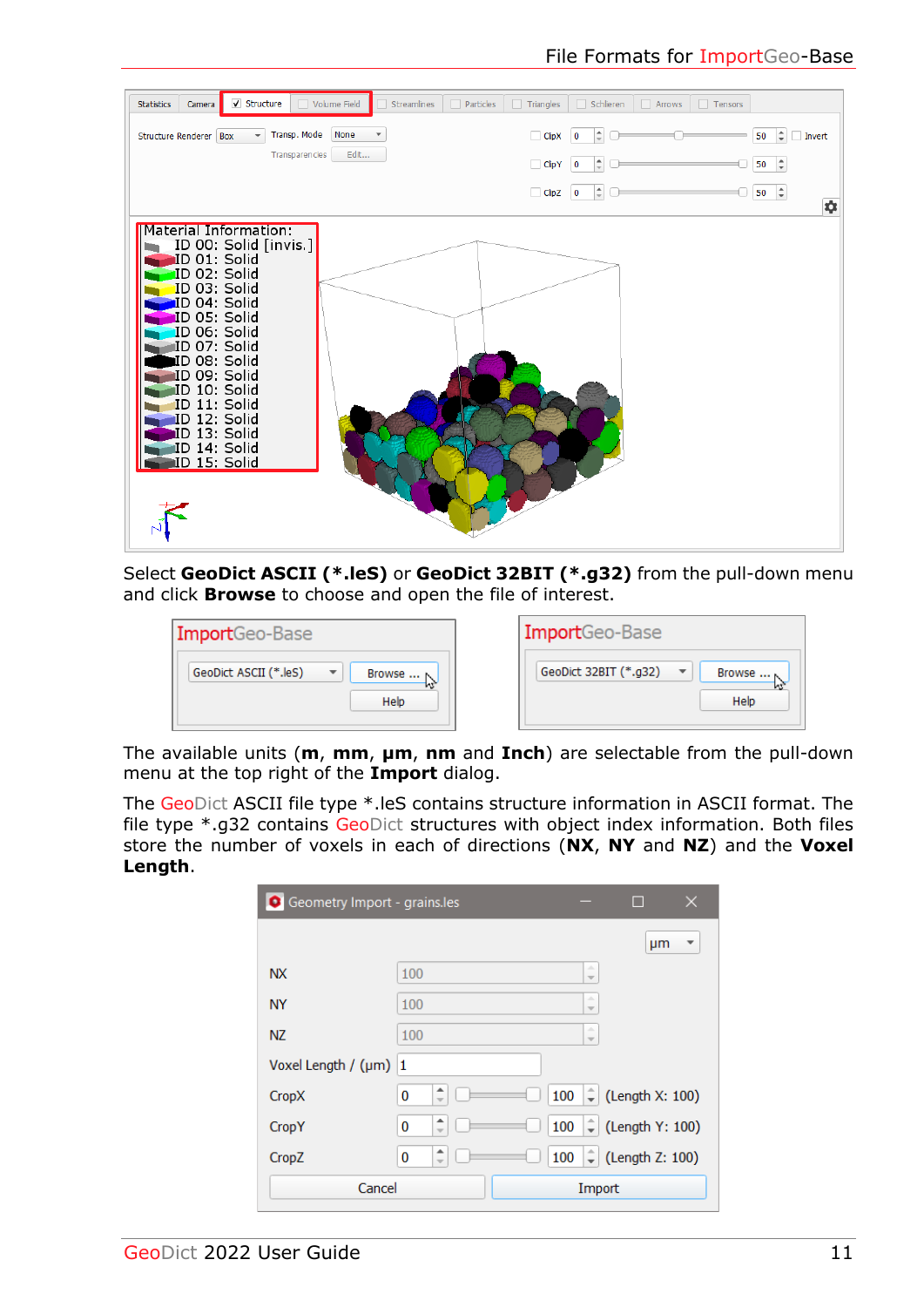| Geometry Import - grains.g32 |                                           |                                | $\times$<br>H   |
|------------------------------|-------------------------------------------|--------------------------------|-----------------|
|                              |                                           |                                | µm<br>▼         |
| <b>NX</b>                    | 100                                       | a.<br>$\overline{\phantom{m}}$ |                 |
| <b>NY</b>                    | 100                                       | a.<br>$\overline{\phantom{a}}$ |                 |
| NZ.                          | 100                                       | a.<br>$\overline{\phantom{a}}$ |                 |
| Voxel Length / $(\mu m)$ 1   |                                           |                                |                 |
| CropX                        | ▲<br>100<br>0<br>$\overline{\phantom{a}}$ | û                              | (Length X: 100) |
| <b>CropY</b>                 | ▲<br>0<br>100<br>$\overline{\phantom{a}}$ | ¢                              | (Length Y: 100) |
| CropZ                        | ۸<br>100<br>0<br>$\overline{\phantom{a}}$ | ¢                              | (Length Z: 100) |
| Cancel                       |                                           | Import                         |                 |

The **Voxel Length** can be changed and has no impact on the number of voxels.

A sub-region to load can be set by adjusting the sliders for **CropX**, **CropY** and **CropZ** or entering the exact voxel number in the corresponding boxes. The corresponding Length is given on the right in the unit selected from the pull-down menu in the upper right corner of the dialog.

In the following example a \*.g32 file is loaded once without changing the parameters and once cropped in X and Z.

| <b>NX</b>             | 100                                         | A<br>$\overline{\nabla}$       |  |
|-----------------------|---------------------------------------------|--------------------------------|--|
| <b>NY</b>             | 100                                         | A.<br>$\overline{\nabla}$      |  |
| <b>NZ</b>             | 100                                         | A<br>$\overline{\phantom{a}}$  |  |
| Voxel Length / (µm) 1 |                                             |                                |  |
| CropX                 | 100<br>0                                    | $\left($ Length X: 100)<br>¢   |  |
| <b>CropY</b>          | 100<br>0                                    | ÷<br>(Length Y: 100)           |  |
| CropZ                 | 100<br>0                                    | ÷<br>$($ Length Z: 100 $)$     |  |
|                       |                                             |                                |  |
| <b>NX</b>             | 100                                         | $\Delta$<br>$\sim$             |  |
| <b>NY</b>             | 100                                         | a.<br>$\overline{\phantom{a}}$ |  |
| <b>NZ</b>             | 100                                         | A<br>$\bar{\rm v}$             |  |
| Voxel Length / (µm)   | 1                                           |                                |  |
| CropX                 | 75<br>25                                    | (Length X: 50)<br>≑            |  |
| <b>CropY</b>          | 100<br>$\bf{0}$<br>$\overline{\phantom{a}}$ | ¢<br>(Length Y: 100)           |  |
| CropZ                 | 100<br>50<br>÷                              | ≑<br>$\left($ Length Z: 50)    |  |

Load the file in GeoDict by clicking **Import** in the **Geometry Import** dialog.